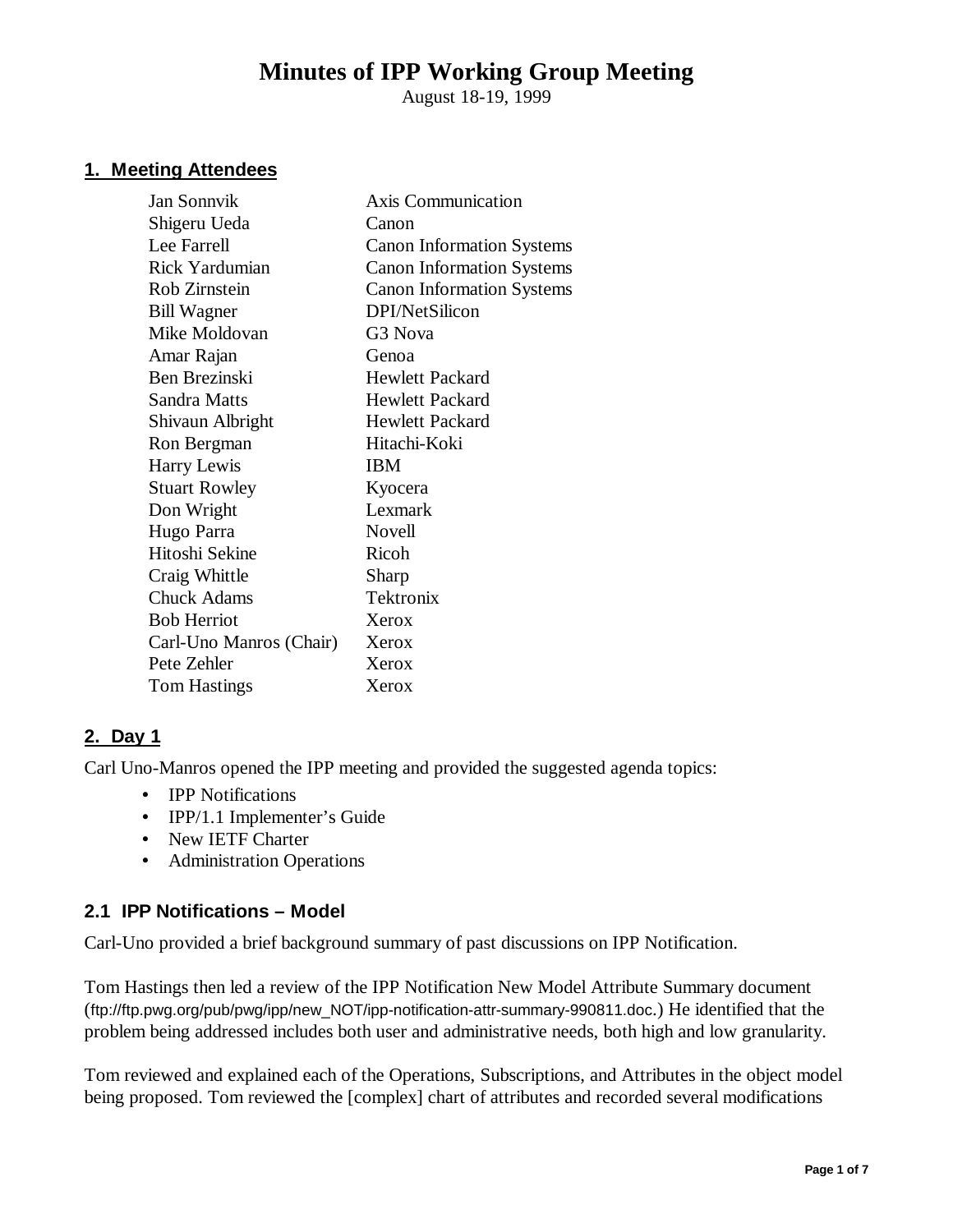agreed to by the group. He also noted which attributes are included in the Job object collection. Tom will include the updated chart in the next draft of the document.

There were a few concerns regarding the complexity involved in the use of an "exclude-event-mask" for handling subscriptions with multiple-recipients—where the recipients receive different event notifications. Some people even questioned whether support for multiple-recipient subscriptions was necessary.

It was agreed that multiple recipients support is optional. If only single recipient subscriptions are supported, the exclude-event-mask does not need to be supported. However, if multiple recipients are supported, then an exclude-event-mask MUST be supported.

After further discussion, the concept of supporting Collections as a new data type was raised again. Bob Herriot said that he had developed an improved method for encoding Collections. The group agreed that Collections should be re-considered as a possible mechanism for handling multiple-recipient subscriptions. The group also agreed that if Collections were used, only the "events" parameter would be a Collection. For multiple recipients, the approach would be to have each individual recipient associated with its own collection of events.

After the lunch break, Tom provided a proposed collection data type syntax for handling a subscription. A concern was raised about whether this syntax would allow an implementation that does not recognize Collections to easily "skip over" the entry and report non-support. After a long discussion, the group agreed that the proposal was acceptable.

A straw poll showed that only one person preferred using the "exclude-event-mask" approach over the Collection approach.

While reviewing the per-printer subscriptions, it was agreed that an implementation may grant *any* value for a lease time— less, more, or equal to the request value, including "infinite." It was also agreed that a minimum of one subscription object must be supported.

There was a discussion about whether or not the "persistent-subscriptions-supported" attribute is useful or redundant with the lease attribute. Perhaps if persistence is not supported, a lease should not be granted? Wouldn't everyone always ask for persistence?

In conclusion, the group agreed that persistence should remain as an attribute— in both the request and the response. It is required to be returned, but it is not required for the client to supply it in the request.

Tom pointed out that the model does not support any operation to change existing subscriptions. To achieve any subscription change, the current subscription must be cancelled and a new subscription must be requested.

It was agreed that Get-Printer-Subscriptions creates the need to have a new attribute tag defined.

The group agreed that printer-name will not be required for the notification content. Job-name will not be required for state-change.

Printer-uri, attributes-charset, and attributes-natural-language are all required for the Subscription object.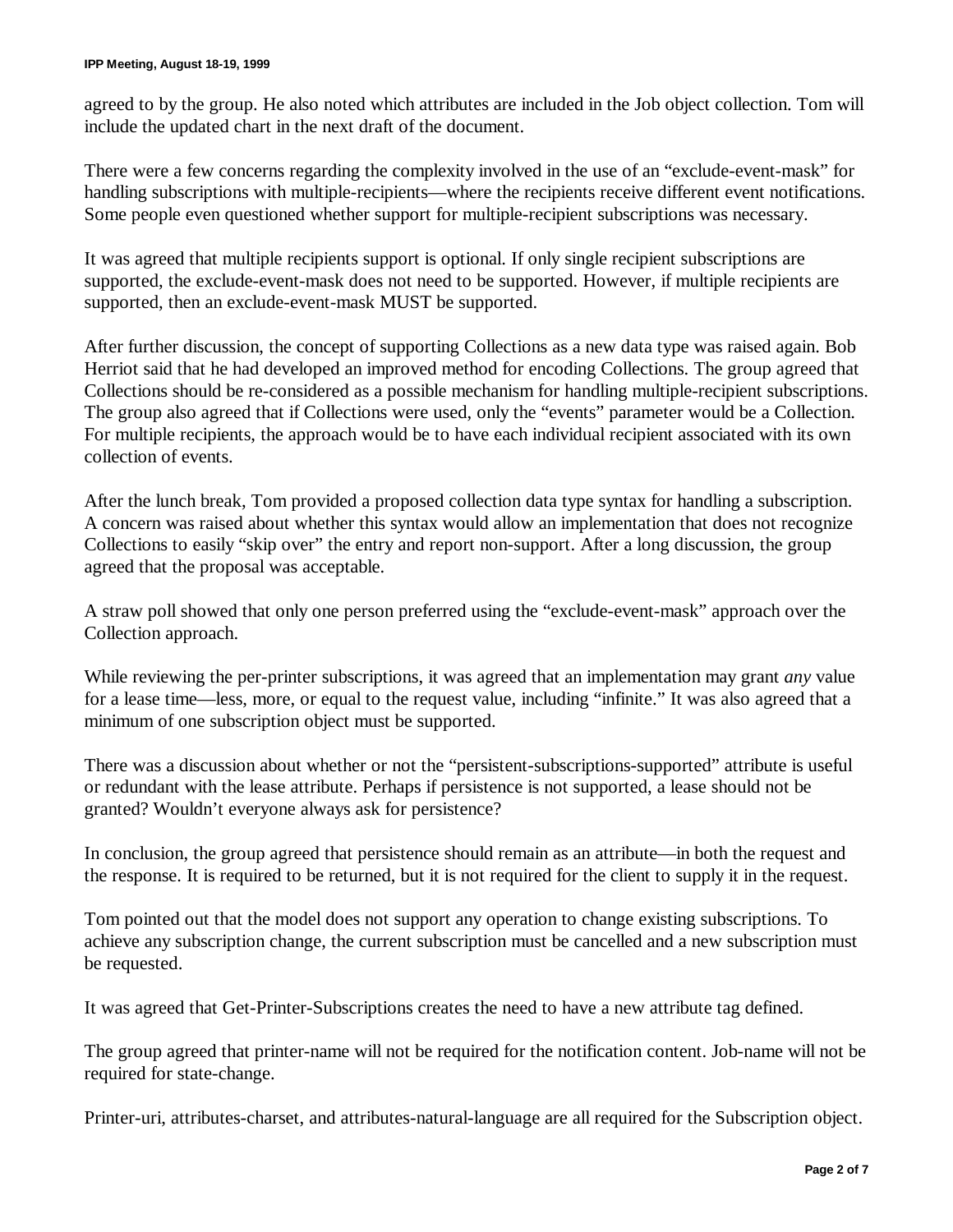Printer-state-change-time will be an optional attribute. Job-trigger event, time, and date will not be included.

Subscription-id should be included in "per-job" notifications.

Delivery-failure-count was eliminated.

[The next day, Tom distributed an updated version of the chart in the Model Summary document via email (ftp://ftp.pwg.org/pub/pwg/ipp/new\_NOT/ipp-notification-attr-summary-990819.pdf.)]

#### **3. Day 2**

#### **3.1 IPP Notifications (continued)**

Carl-Uno started the second day by presenting a list of transports under possible consideration for notifications. With a few additions from the group, the list expanded to:

- SMTP e-mail
- HTTP initiated from client
- SNMP "Ira McDonald special" (see Ira's proposal)
- HTTP initiated from server
- TCP/IP raw
- UDP raw
- Instant AOL, Microsoft, ICQ messaging
- Novell Broadcast
- Pager
- FTP
- Jini
- SENSE
- TFTP

There was a discussion about how selective the group should be in identifying possible transports. Some people felt that the initial list should be very complete, others were concerned that we should attempt to focus on a shorter list.

There was a debate about whether *any* single transport should be selected as the required transport. At least one individual believes that none of them should be required— instead, a set of transports should be identified as possibilities. Other people feel that unless one of the options is required, there is no way to ensure interoperability.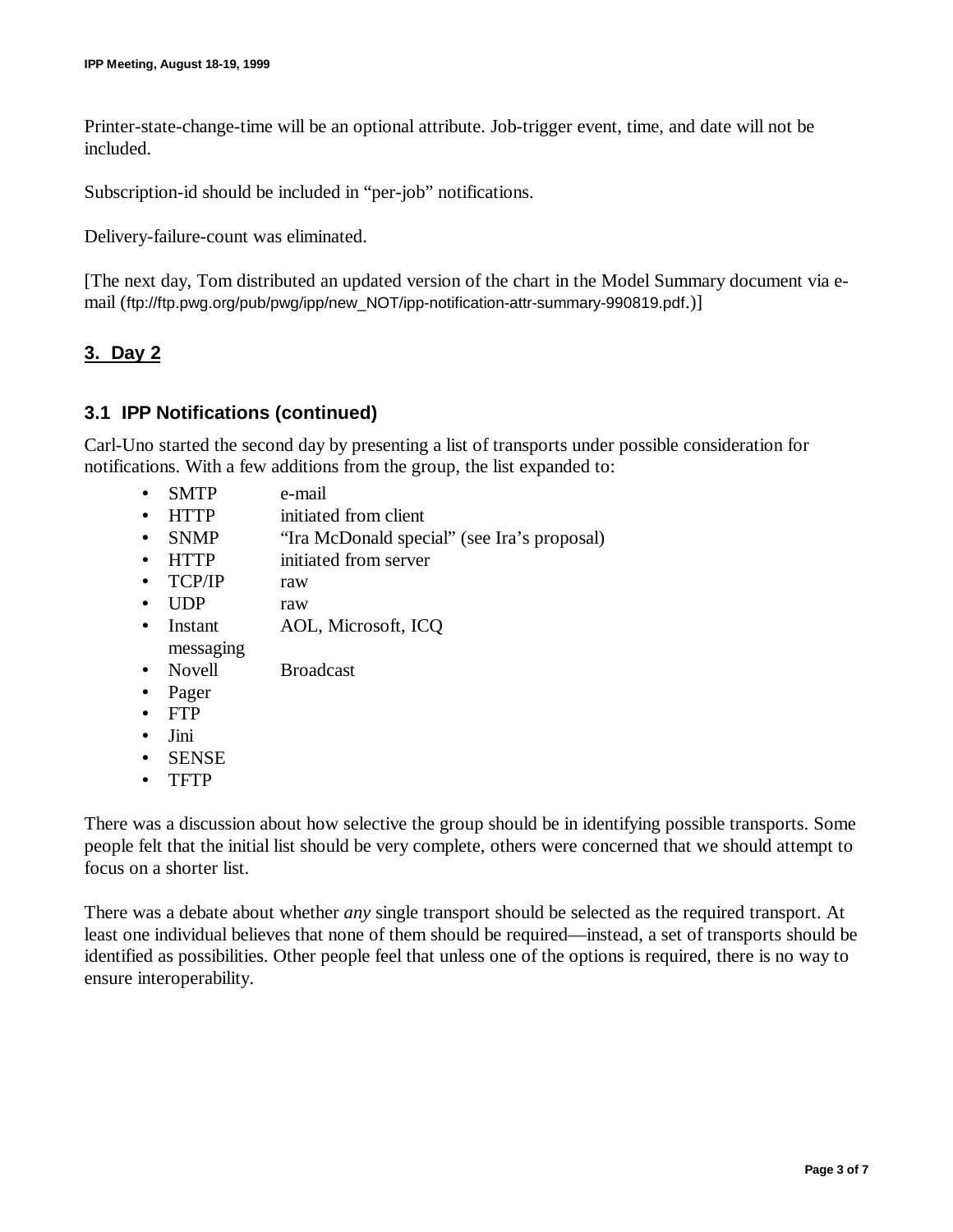After much time and discussion, the following comparison chart was developed (most entries did not get assigned an agreed value, including entire columns labeled "Latency," Standard vs. Proprietary," "Deployed," and "Security"):

| <b>Transport</b>       | Human vs.      | <b>Firewall</b>    | <b>Reliable</b>       | <b>Limitations</b>                          |
|------------------------|----------------|--------------------|-----------------------|---------------------------------------------|
|                        | <b>Machine</b> | <b>Penetration</b> |                       |                                             |
| SMTP mailto*           | either/both    | yes                | high                  |                                             |
| <b>HTTP</b><br>inband* | either/both    | yes                | high                  | limited # of<br>connections<br>good for SDP |
| <b>HTTP</b>            |                | no                 |                       |                                             |
| <b>FTP</b>             |                | no                 |                       |                                             |
| SNMP*                  |                | no                 | v1 low                |                                             |
| TCP/IP*                |                | no                 |                       |                                             |
| <b>TFTP</b>            |                | no                 |                       |                                             |
| <b>UDP</b>             |                | no                 | low w/o<br><b>ACK</b> |                                             |
| IM                     | human only     | yes                |                       |                                             |
| Jini                   |                | no                 |                       |                                             |
| <b>SENSE</b>           |                | no                 |                       |                                             |
| Pager                  | human only     | yes                |                       |                                             |
| <b>Broadcast</b>       |                | no                 |                       |                                             |
| AppleTalk              |                | no                 |                       |                                             |
| Novell Popup           |                | no                 |                       |                                             |
| <b>Novell TCP</b>      |                | no                 |                       |                                             |
| Novell notify          |                | no                 |                       |                                             |

\* identified as "primary" transport candidate(s)

There was much debate about what should go in each of the entries for the Firewall Penetration column— it was noted that this is highly dependent upon the Administration configuration. Someone also noted that we need to agree on the assumptions of how "HTTP inband" works. A few people explained that "inband" means within an existing, open connection. This was later defined as "IPP command concurrent."

Should a connection remain open to receive notifications? There seemed to be a variety of "it depends" opinions on this question. Carl-Uno referenced a proposal for a new operation that creates a connection and requests any outstanding (non-delivered) notifications.

After the group was unable to make progress with the chart content, they then began discussing details about the "payload" of the notification message. Carl-Uno noted that the payload could contain Human readable and/or Machine readable content. He would like to decide on one or both.

If IPP supports both formats, we need to define how a client will specify which format(s) it would like to receive. Various alternatives were identified:

- 1. Each scheme is defined to be a specific format (or both)
- 2. A format parameter is defined and the value is set by the subscriber
- 3. The implementation selects the format(s)
- 4. Both formats are required for all schemes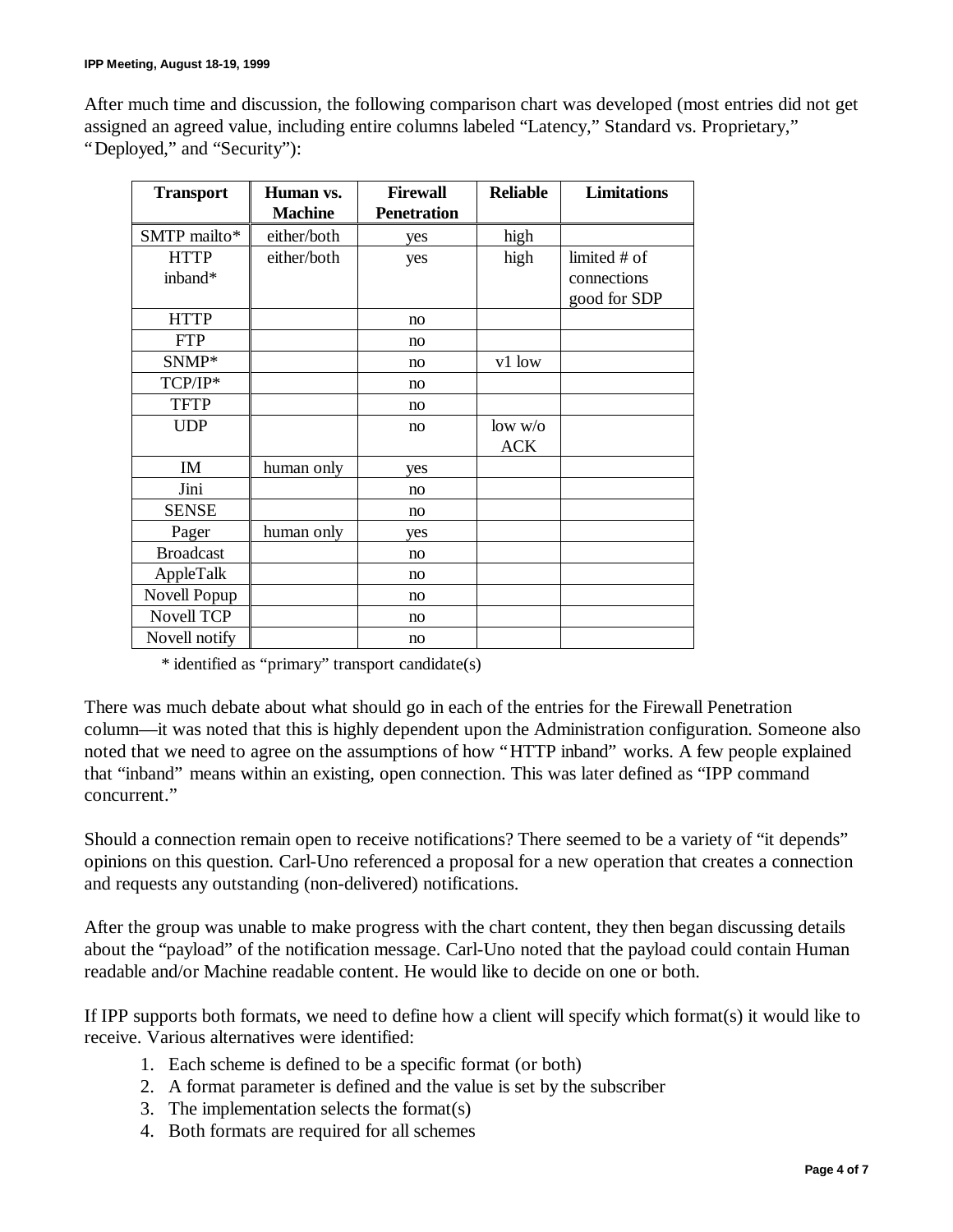No one could identify a practical scenario that requires the use of both formats. As a result, it was suggested AND AGREED that alternative 2 would be specified— with possible values of Human or Machine, but *not* both. It was also agreed that a default format would be defined for each scheme, and that a query mechanism should be defined for determining whether the non-default format is also supported.

ISSUE: Should the IPP WG define "user-friendly" names for each of the notification schemes?

Tom Hastings drew a variety of scenario diagrams illustrating different configuration environments and the related "paths of notification."

The group agreed that the diagrams should be added to the Notifications Requirements document for future reference.

# **3.2 IPP Notifications – Model (continued)**

Tom raised the following questions:

- Should notify-user-data octetString(63) be increased in size? The group agreed to leave it at 63.
- Is Per-Printer subscriptions REQUIRED or OPTIONAL if doing notification—since only one object instance is required?

Chuck Adams made the following proposal:

If an implementation supports Notifications, then it is REQUIRED to support both Printer and Job notifications, where the minimum *total* number of subscriptions required is one.

The group agreed to Chuck's proposal.

## **3.3 New IETF Charter**

The IETF Area Director has advised Carl-Uno that the IPP WG should close down their activity before the end of the year. The IETF prefers to charter Working Groups with strong focus and short duration. Carl-Uno suggests that continued work on IPP is still possible, but it should be organized under a new Charter (i.e. a new WG) within the IETF.

He identified some possible candidates for future IPP-related activity:

- Notification
- Administration
	- \* set operations
	- \* other operations
- Other IPP extensions
	- \* document object
	- \* XML printing (printing XML-formatted documents)
- Server-Device
	- \* different mappings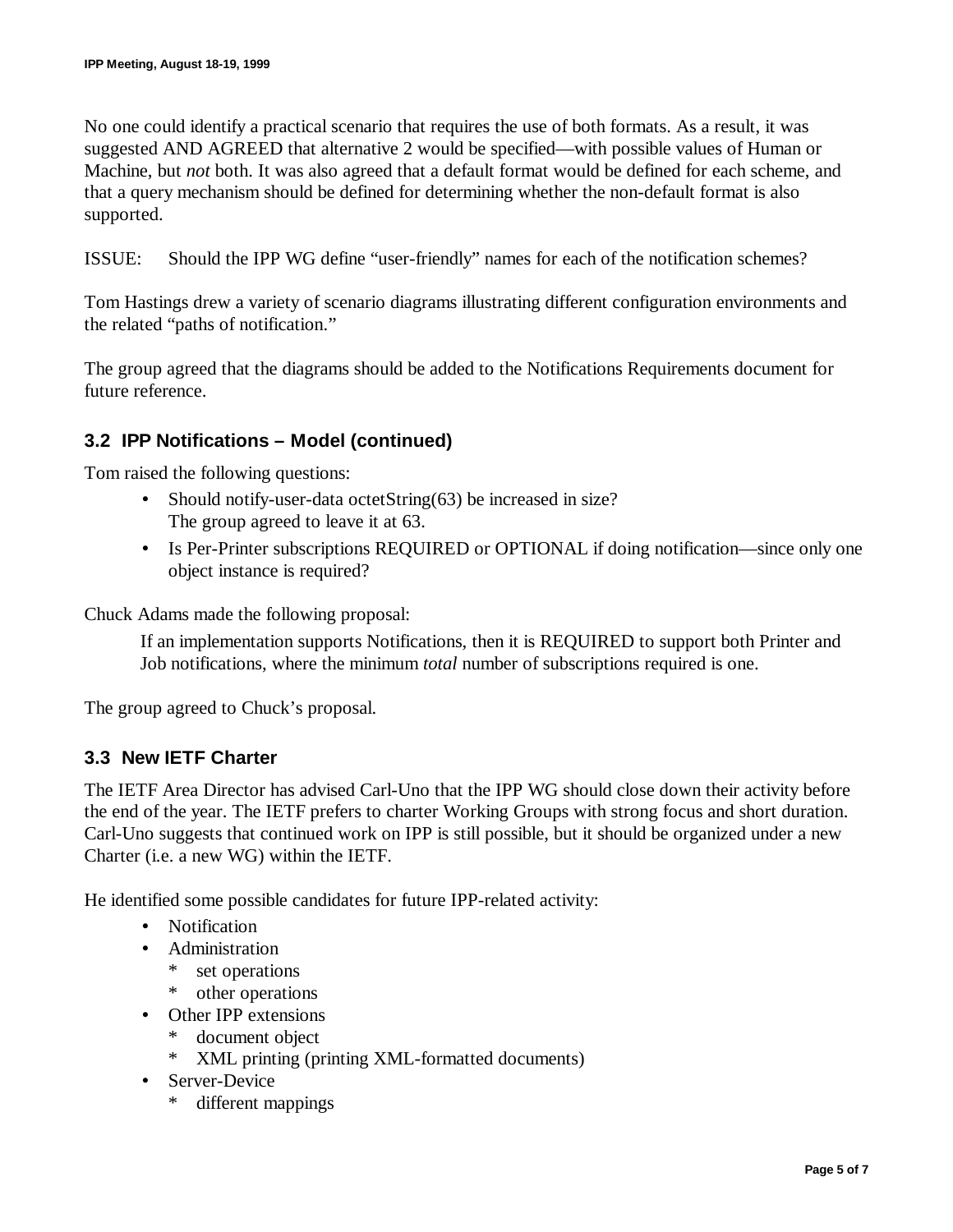It was noted that some of the above topics might not be of much interest to the IETF.

The group agreed that they need to spend more time to further refine their goals and schedule estimates before they are ready to submit anything as a proposed WG Charter to the IETF. Tom suggested that a draft Charter should be written before the next meeting to help progress in this area. Carl-Uno volunteered to do so.

## **3.4 Administration (or is it "Operator"?) Operations**

A few people were concerned that there is not a clear understanding of the requirements behind IBM's proposed operations to be added to IPP. Bill Wagner has requested that a concise statement (document?) should be written to explain the need, purpose, and scope of the proposed operations.

Harry Lewis led a review of Carl Kugler's e-mail on the proposed operations.

Some of the comments that were raised during the review:

- Is "shut down" printer limited to the *logical* IPP printer, or is it intended to affect the physical device? the print channel?
- The operation name "space\_current\_job" is confusing to some people—perhaps it needs better explanation. Is it the same as "form feed"?
- Perhaps these operations should only be defined with regard to a single client talking to a single server? Beyond that, it could be left up to the implementation.

#### **3.5 Implementer's Guide**

Carl-Uno says that he is anxious to complete the Implementer's Guide soon. He noted that Pete Zehler has proposed a few changes to the document. Carl-Uno would like to finalize the document after a review of updates at the next meeting.

## **3.6 IPP Test Specification**

Mike Moldovan distributed a short description (~80 pages) of the various IPP Tests that Genoa has developed and a page describing the Test Requirements limitations.

It was agreed at the previous meeting that the IPP web site would include a reference to the Genoa Test Suite as an informational White Paper— accompanied with appropriate disclaimers. The web site will also suggest that people contact Genoa directly for additional information about the Test Suite contents.

Genoa is interested in continuing with IPP and developing additional Tests for the IPP/1.1 specification (when it is published as an RFC.)

## **3.7 IPP Notifications – Issues**

Tom Hastings led a quick review of the Issues in both the New Model and Event Notification documents (ftp://ftp.pwg.org/pub/pwg/ipp/new\_NOT/ipp-notification-new-model-990811.pdf and ftp://ftp.pwg.org/pub/pwg/ipp/new\_NOT/ipp-notification-990722.pdf.) Several of the Issues were resolved based on agreements made earlier in the meeting, and were noted by Tom for the next draft updates.